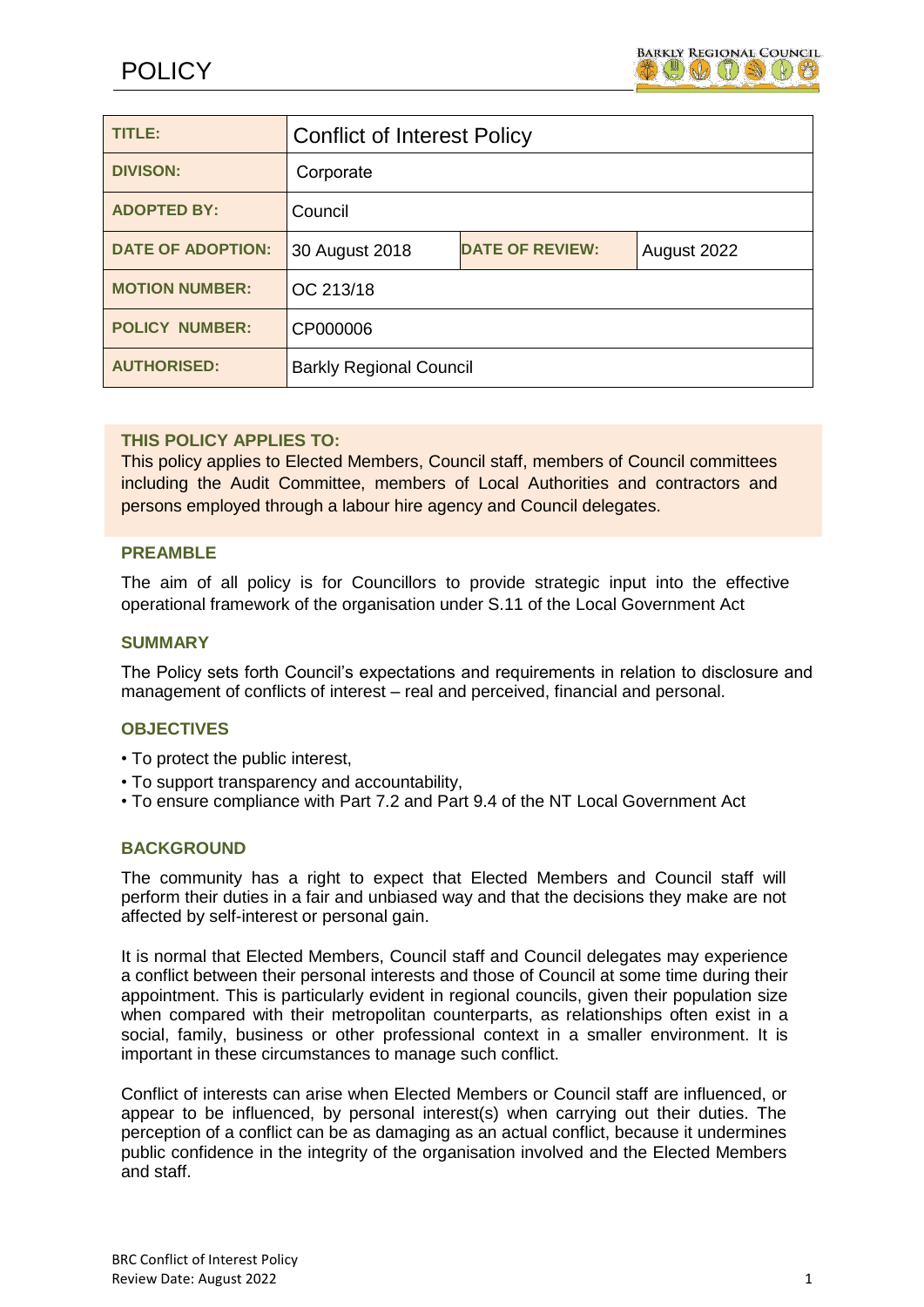# **POLICY STATEMENT**

# *Specific Provisions*

The Barkly Regional Council intends to operate in a way that is efficient, transparent and accountable and those provisions of this Policy which are additional to the statutory requirements are intended to support this goal.

# *Financial or Pecuniary Interests*

Financial or pecuniary interests must be disclosed.

A person will be considered to have a pecuniary interest if:

- They or a person with whom they are associated has a pecuniary interest
- Their spouse, de-facto partner, relative, partner or employer has a pecuniary interest (relative includes any of the following – parent, grandparent, brother, sister, uncle, aunt, nephew, niece, lineal descendant or an adopted child of the person or the person's spouse).
- They, a nominee, partner or employer are a member of a company or other body that has a pecuniary interest.

A person does not have a pecuniary interest in a matter if the interest is so remote that it could not reasonably be regarded as likely to influence any decision the person might make in relation to the matter.

# *Personal or Non Pecuniary Interests*

Personal or non-pecuniary interests must be disclosed.

Elected Members and employees who are members of clubs or other organisations should seriously consider whether that involvement could give rise to a conflict of interests in Council matters that may affect the club/organisation.

Elected Members, staff and Council representatives should not do anything which they could not justify to the public and should avoid any occasion for reasonable suspicion or the appearance of improper conduct or only partial performance of their public or professional duties.

# *Interests that need not be Disclosed*

Conflict of Interest provisions do not apply to **Elected Members and members of Council Committee's or Local Authorities** if the interest is:

- An interest in a question about the level of allowances or expenses to be set for members; or
- An interest that the member or associate shares in common with the general public or a substantial section of the public; or
- An interest as an elector or ratepayer that the member or associate shares in common with other electors or ratepayers; or
- An interest that the member or an associate has in a non-profit body or association; or
- An interest of the member or an associate:
	- In appointment or nomination for appointment to a body with predominantly charitable objects; or
	- In payment or reimbursement of membership fees, or expenses related to membership, in such a body; or
- If the interest is so remote that it could not reasonably be regarded as likely to influence any decision the person might make in relation to the matter.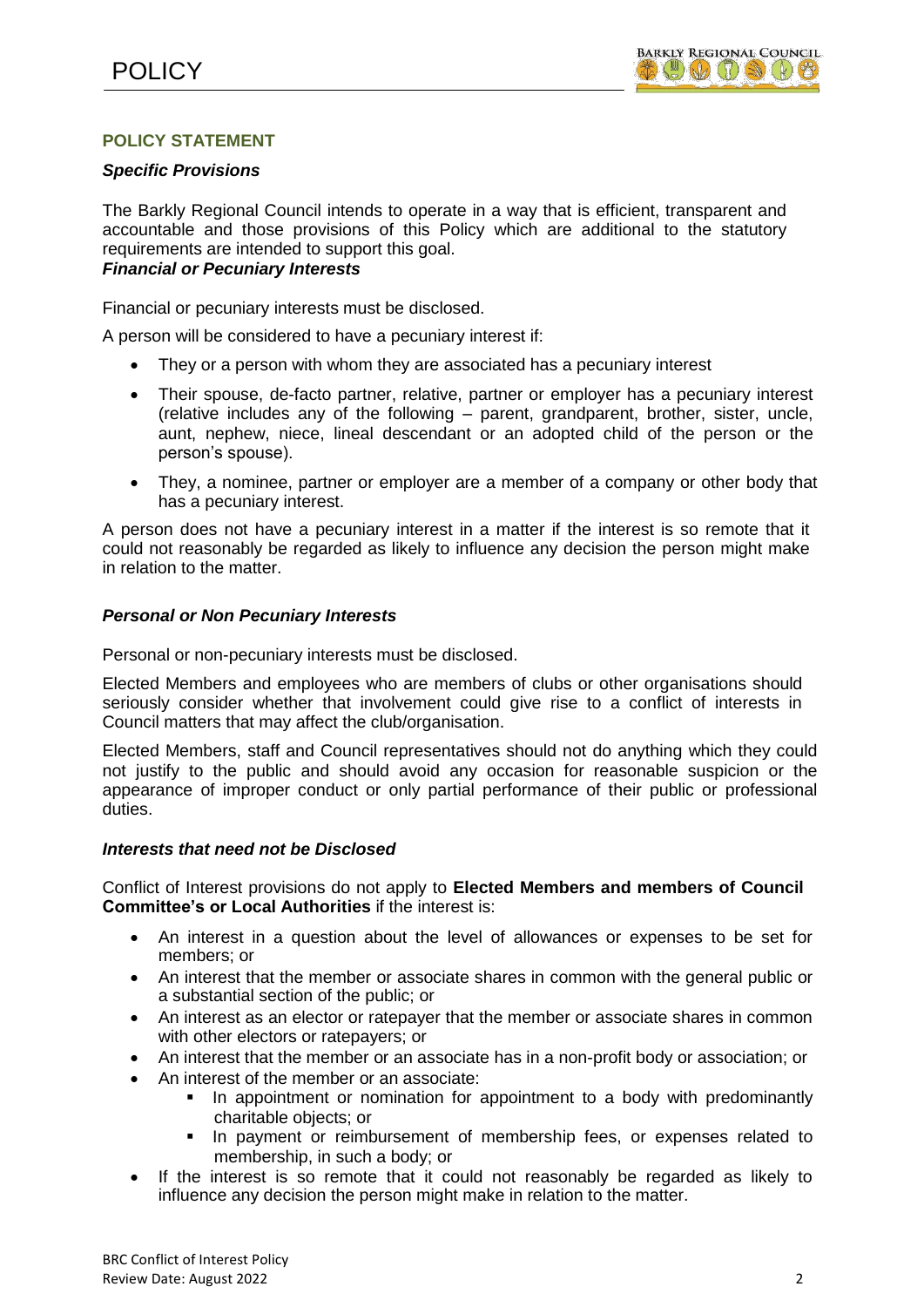# **POLICY IMPLEMENTATION GUIDELINES**

### *Disclosing Interests*

The Local Government Act requires that as soon as practicable after a member becomes aware of a conflict of interest in a question that has arisen or is about to arise before the Council, Local Authority, Committee, the member must disclose the personal or financial interest that gives rise to the conflict at the meeting and to the CEO.

The CEO must record the disclosure in a register of interests kept for the purpose.

A member must not, without the Minister's approval:

Be present at a meeting of the council, local authority, local board or council committee while a question in which the member has a conflict of interest is under consideration; or Participate in any decision on the question

If the CEO declares a conflict of interests in a matter being considered at a meeting then the Mayor should decide future participation by the CEO at any time during which the matter is being considered or discussed or voted upon by Council or the Committee.

An employee or Council representative who has a personal or financial interest in a matter in regard to which the member is required or authorised to act or give advice must disclose the interest to the CEO and must not act in the matter except as authorised by the CEO.

Employees and Council Representatives who believe they have an interest in a matter must declare that interest in any meetings or discussions where that matter is to be considered. The conflict must be disclosed to the relevant supervisor or the CEO in the first instance in relation to staff and to the relevant Director or the CEO in regards to all other Council representatives. Where it is the CEO who has an interest disclosure must be made to the Council and the CEO must not act other than as authorised by the Council.

Written notice of a conflict of interest must be given to the CEO (or Mayor respectively) by completion of a C*onflict of Interests Declaration Form*.

# *Responsibility for Making a Disclosure*

If a person is unsure as to whether or not they have a conflict of interests, they should give full written details to the CEO or Mayor or seek independent legal advice. The objective of notification is to protect both the individual and the Council.

Neither the Mayor nor the CEO has a responsibility to provide a person with a determination on whether or not they have a conflict of interests in a matter. The responsibility to determine a conflict of interests rests solely with the individual as only that individual is aware of the grounds upon which a potential for a conflict of interests arises. It is prudent to err on the side of caution by declaring an interest and by not participating in discussion or in decision making if there is any doubt as to their interest in the matter.

# *Provision of Legal Advice to Elected Members*

That on receipt of a written enquiry from an Elected Member which is received in good time before the relevant meeting seeking an interpretation of the Conflict of Interest provisions the

CEO is authorised to seek a legal opinion as to the nature and extent of interest and the application of the legislative provisions subject to the:

- Advice being made available to other members; and
- The Member initiating the enquiry agreeing to be bound by the contents thereof.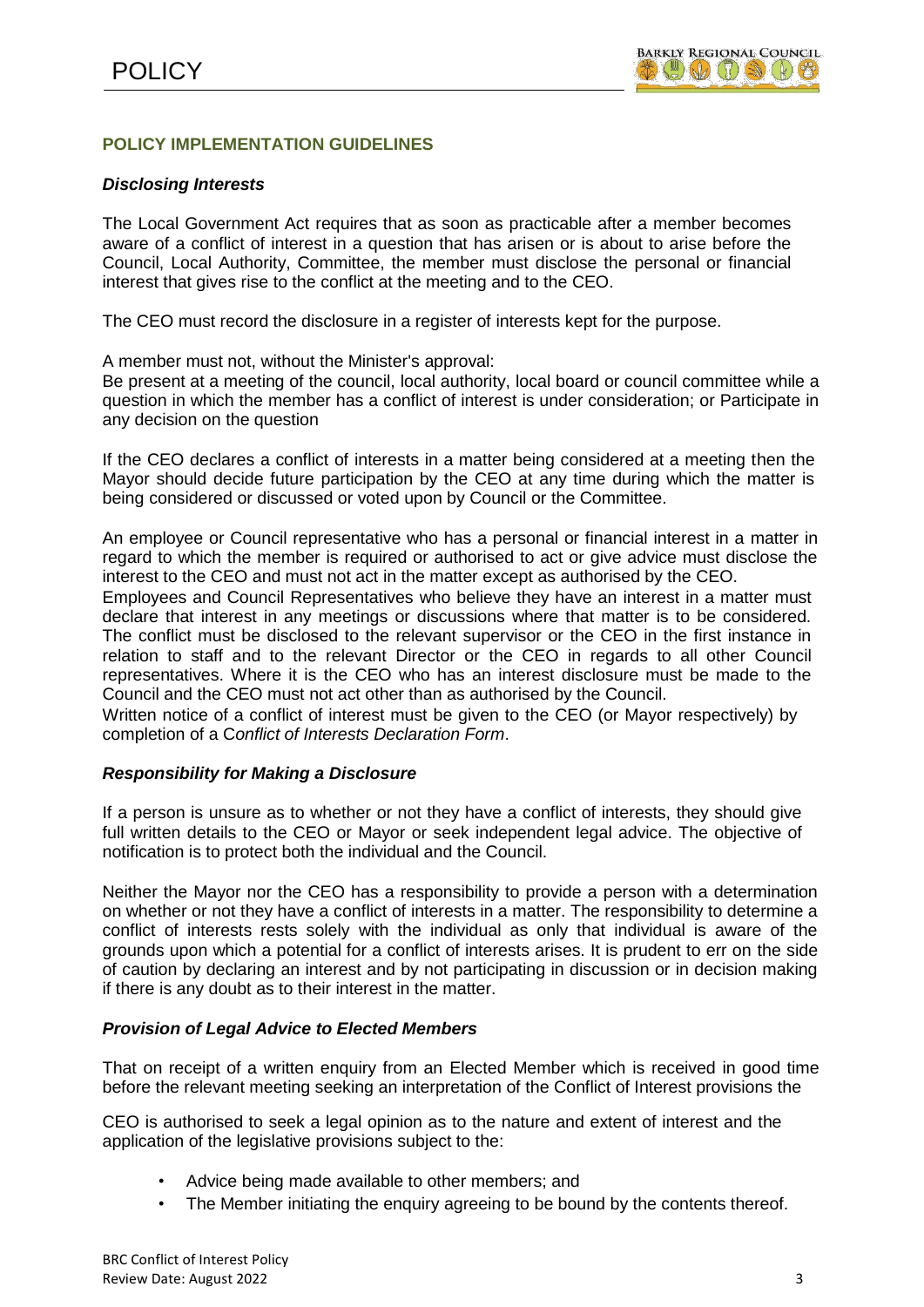# *Complaints Regarding Failure to Disclose an Interest*

Elected Members who believe that a person has or may have failed to disclose an interest will report this to the CEO. Staff or Council representatives who believe that a person has or may have failed to disclose an interest will report this to their supervisor or the CEO. A complaint must be in writing and must:

- Identify the complainant and the person against whom the complaint is made; and
- Give particulars of the grounds of the complaint; and
- Be verified by statutory declaration.

No employee or Elected Member or other person acting on behalf of the Council will discipline or suspend or threaten to discipline or suspend an employee; or impose, or threaten to impose, any penalty upon an employee; or intimidate or otherwise coerce an employee because the employee has reported suspected fraud. Any violation of this section may result in disciplinary action up to and including termination of employment.

False allegations with the intent to disrupt or cause harm to another will result in disciplinary action up to and including termination of employment.

# *Failure to Disclose an Interest*

### *Members:*

*As per Sec 74 (5) of the NT Local Government Act:*

A member is guilty of an offence if the member:

- a) Fails to disclose an interest as required under subsection (1); or
- b) Contravenes subsection (3) or a condition of an approval under subsection (4). Fault element: Intention. Maximum penalty: 100 penalty units or imprisonment for 6 months.

### *Staff:*

### *As per Sec 107 (1) of the NT Local Government Act:*

A staff member or the CEO who fails to declare a conflict of interest, or who acts in a matter in which they have a personal or financial interest, without relevant authorisation, commits an offence which carries a maximum penalty of 100 penalty units

# *Deciding if a Conflict of Interests Exists*

The following questions may help in deciding whether a conflict of interests exists or could create the impression that a conflict of interests exists:

- Do I, a relative, friend or associate stand to gain or lose financially from the Council's decision or action on this matter?
- Do I, a relative, friend or associate stand to gain or lose my/our reputation because of Council's decision or action on this matter?
- Have I contributed in a private capacity in any way to the matter before Council?
- Have I made any promises or commitments in relation to the matter?
- Have I received a benefit or hospitality from someone who stands to gain or lose from Council's decision or action?
- Am I a member of an association, club or professional organisation, or do I have particular ties and affiliations with organisations or individuals, who stand to gain or lose from Council's consideration of this matter?
- Is the person an election campaign donor or someone who helped during my election campaign?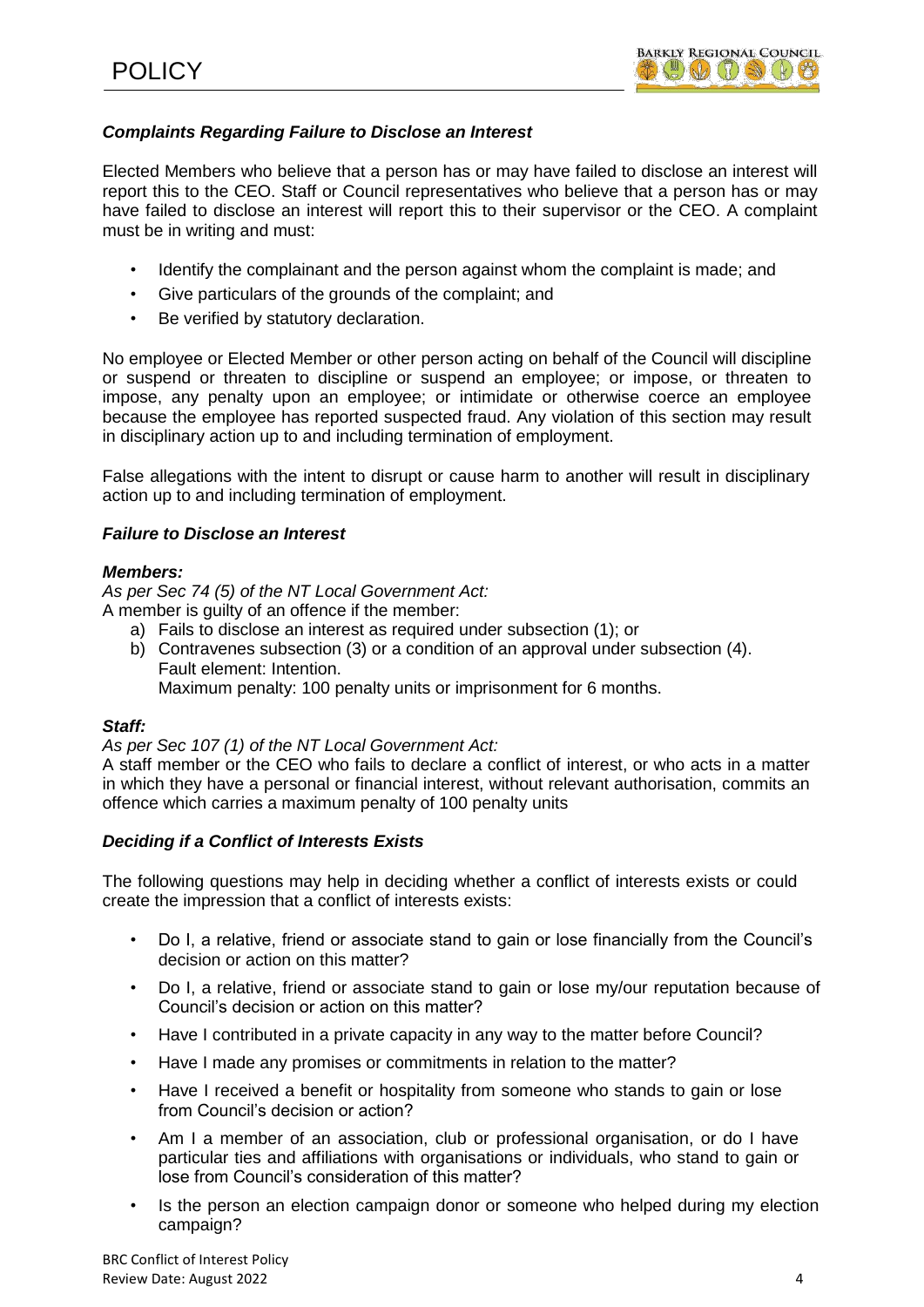

- Could there be benefits for me in the future that could cast doubt on my objectivity?
- If I participate in assessment or decision making, would I be happy if my colleagues and the public became aware of my association or connection?
- Would a fair and reasonable person perceive that I was influenced by personal interest in performing my public duty?
- Do I need to seek advice or discuss the matter with an objective party?
- Am I confident of my ability to act impartially and in the public interest?
- Do I understand the possible penalties if I go on with the action?

Note: The references to "before Council", "Council's consideration", etc. also refer to issues to be dealt with under delegated authority by Council officers.

# *Managing Conflict of Interest*

Apart from declaring an interest, Council Representatives must manage any identified conflict.

Strategies for managing a conflict of interests include:

- Taking no action except to register the details in the case where the potential for a conflict is minimal.
- Placing restrictions on an employee's involvement in the matter in cases where they can be effectively separated from parts of the process.
- Use of a disinterested third party to oversee part or all of the process where it is not feasible or desirable for an employee to remove themselves for the decision-making process.
- The employee or Elected Member can choose to remove themselves completely from the matter.
- The employee or Elected Member may elect to relinquish the private interest that is the source of the conflict.

# *Conflict of Interests Register*

Council will maintain a register of all declared interests. This register will be available for public inspection.

# **LEGISLATION, TERMINOLOGY AND REFERENCES**

Part 7.2 of the NT Local Government Act sets forth the legislative requirement in relation to conflict of interest on behalf of Elected Members whilst Section 107 sets out requirements in relation to Council's staff.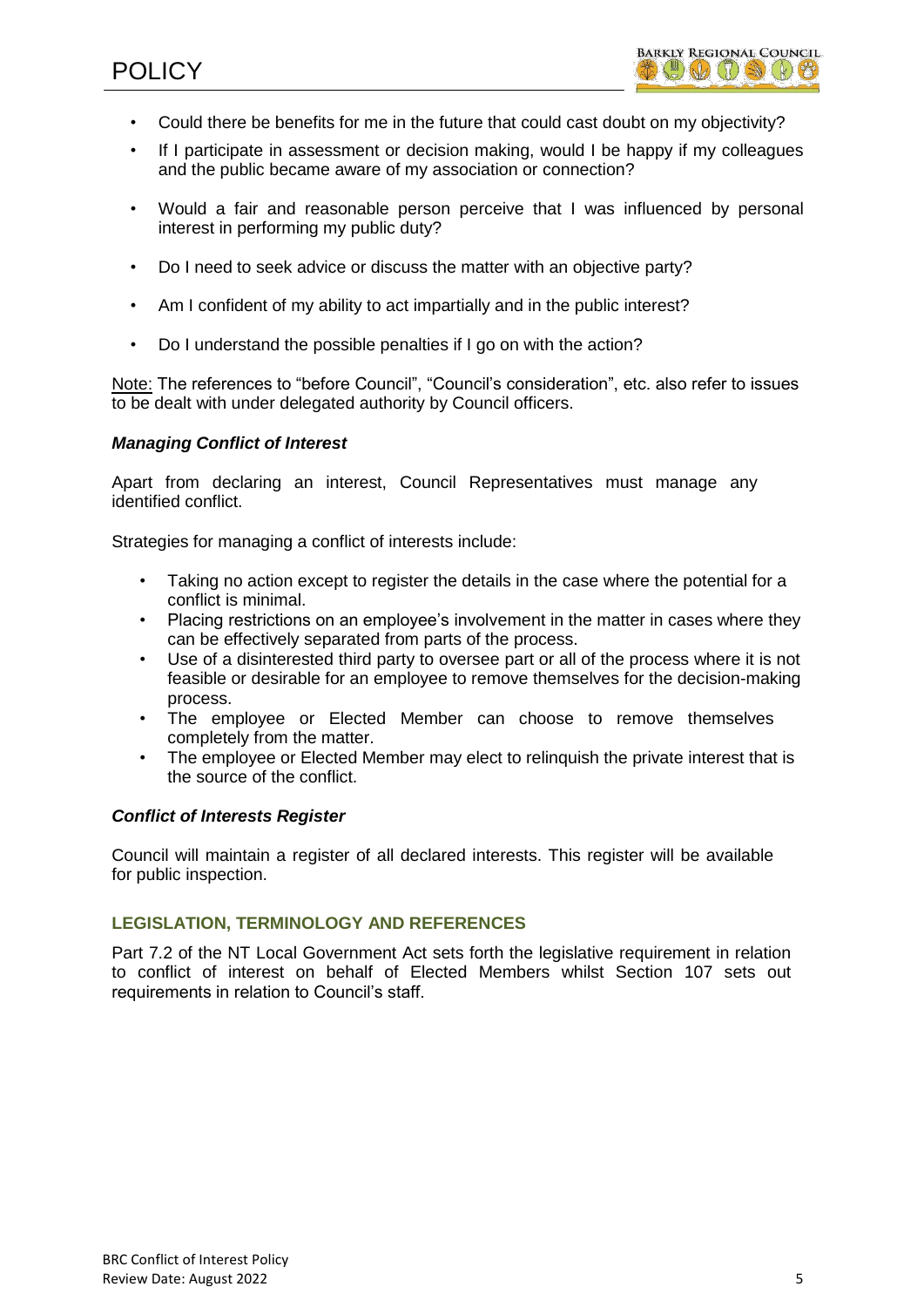

The Council's Code of Conduct also applies.

| Associate                              | A person is an associate of another if:<br>• they are in a close family relationship; or<br>• they are in partnership; or<br>• one is a company and the other is a director<br>or manager of the company; or<br>• they are related companies; or<br>• one is a private company and the other is a<br>shareholder in the company; or<br>• a chain of relationships can be traced<br>between them under one or more of the<br>above paragraphs. |  |
|----------------------------------------|-----------------------------------------------------------------------------------------------------------------------------------------------------------------------------------------------------------------------------------------------------------------------------------------------------------------------------------------------------------------------------------------------------------------------------------------------|--|
| <b>Conflict of interests</b>           | A conflict of interest exists where a reasonable and<br>informed person would perceive that you could be<br>influenced by a private interest when carrying out your<br>public duty.                                                                                                                                                                                                                                                           |  |
| <b>Council Representative</b>          | Includes Elected Members, Council staff, members of<br>Council committees including the Audit Committee,<br>members of Local Authorities, contractors, persons<br>employed through a labour hire agency and Council<br>delegates.                                                                                                                                                                                                             |  |
| <b>Financial or Pecuniary interest</b> | This is an interest that a person has in a matter<br>because of a reasonable likelihood or expectation of<br>appreciable financial gain or loss to the person or<br>another person with whom the person is associated.                                                                                                                                                                                                                        |  |
| Personal or Non-pecuniary interest     | This is any private interest that does not relate to<br>money. Non-pecuniary interests are private or<br>personal interests the council official has that do not<br>amount to a pecuniary interest. A non-pecuniary<br>interest may arise out of kinship, friendship,<br>membership of an association, society or trade union,<br>or involvement or interest in sporting, social or<br>cultural activities.                                   |  |
| <b>Actual Conflict of Interests</b>    | This involves direct conflict between a Council<br>Representative's current duties and responsibilities<br>and their existing private interests.                                                                                                                                                                                                                                                                                              |  |
| <b>Perceived Conflict of Interests</b> | This is where it could be perceived by others that a<br>Council Representative's private interests could<br>improperly influence the performance of their public<br>duties - whether or not this is actually the case.                                                                                                                                                                                                                        |  |
| <b>Potential Conflict of Interests</b> | This arises when a Council Representative has<br>private interests that could interfere with their public<br>duties in the future.                                                                                                                                                                                                                                                                                                            |  |